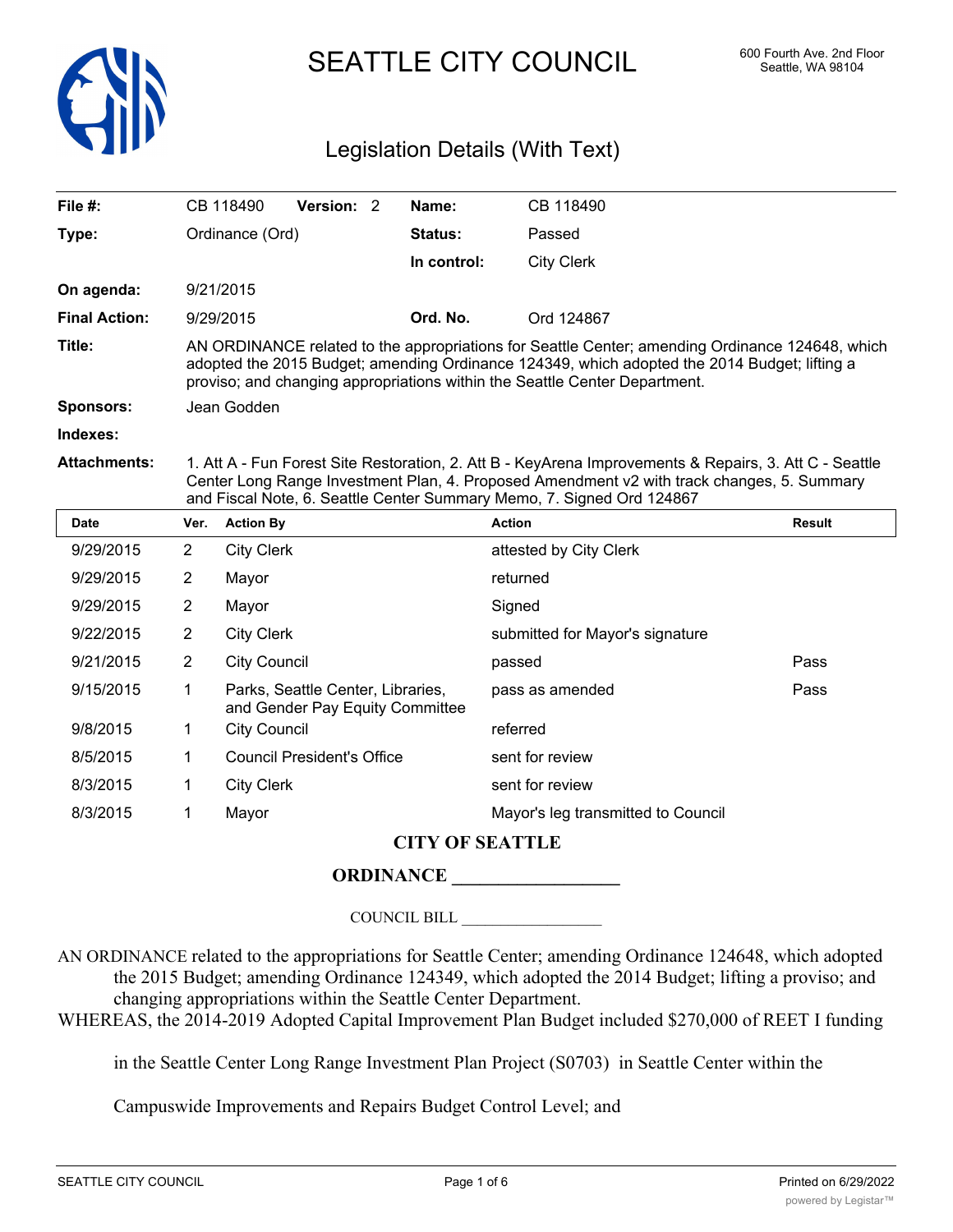WHEREAS, this funding was intended to develop a Memorial Stadium Action Plan; and

- WHEREAS, Council adopted a proviso on this funding that no funding could be spent until authorized by future ordinance; and
- WHEREAS, Council anticipated that authority would not be granted until the Libraries, Utilities, and Center Committee had reviewed and approved the proposed consultant scope of work for the development of a Memorial Stadium Action Plan; and
- WHEREAS, Seattle Center has determined that this funding would more appropriately be used for a Strategic Parking Study and Real Estate consultant to continue discussions around the future use of Memorial Stadium and other Seattle Center spaces; and
- WHEREAS, REET I is not an eligible funding source for this type of work but can be swapped for funding with other Capital Projects within Seattle Center to accomplish this objective without changing the overall funding authority within Seattle Center; NOW, THEREFORE,

#### **BE IT ORDAINED BY THE CITY OF SEATTLE AS FOLLOWS**:

Section 1. The restrictions imposed by the following budget proviso, which limit spending on the following items, are removed.

| <b>Item</b> Department | 2014 Green Proviso | <b>Budget Control</b> |
|------------------------|--------------------|-----------------------|
|                        | <b>Sheet</b>       | <b>Level</b>          |

anticipates that such authority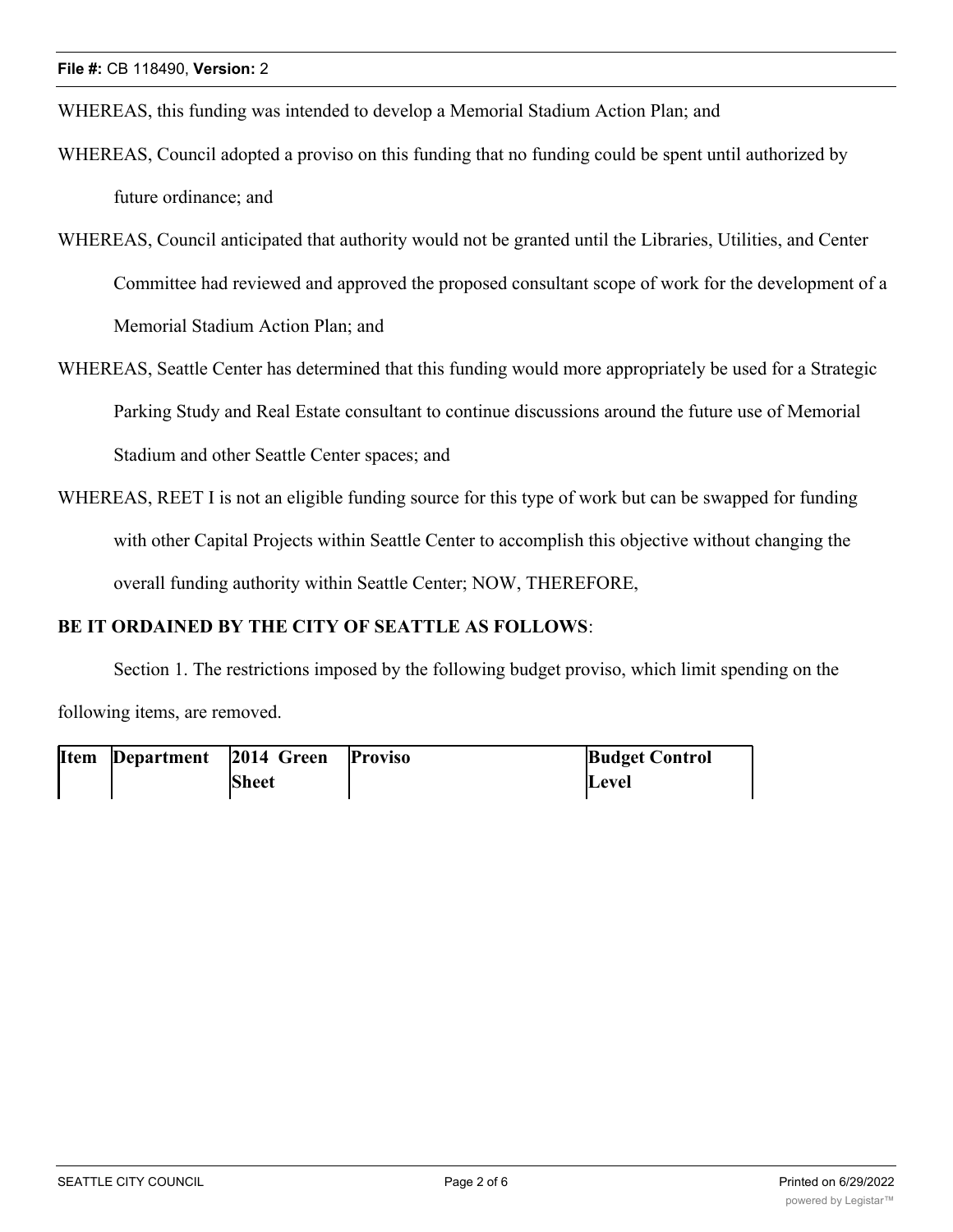| 1.1 | Seattle Center $\#55-1-A-1$ | None of the money               | Campuswide       |
|-----|-----------------------------|---------------------------------|------------------|
|     |                             | appropriated in the 2014        | Improvements and |
|     |                             | budget for Seattle Center's     | Repairs (00163-  |
|     |                             | Campuswide Improvements         | S03P01)          |
|     |                             | and Repairs BCL may be spent    |                  |
|     |                             | for the development of a        |                  |
|     |                             | <b>Memorial Stadium Action</b>  |                  |
|     |                             | Plan, which is funded under     |                  |
|     |                             | the Seattle Center Long Range   |                  |
|     |                             | Investment Plan project in the  |                  |
|     |                             | 2014-2019 Capital               |                  |
|     |                             | Improvement Program, Project    |                  |
|     |                             | ID S0703, until authorized by   |                  |
|     |                             | future ordinance. Council       |                  |
|     |                             | anticipates that such authority |                  |
|     |                             | will not be granted until the   |                  |
|     |                             | Council's Libraries, Utilities, |                  |
|     |                             | and Center Committee has        |                  |
|     |                             | reviewed and approved the       |                  |
|     |                             | proposed consultant scope of    |                  |
|     |                             | work for the development of a   |                  |
|     |                             | <b>Memorial Stadium Action</b>  |                  |
|     |                             | Plan.                           |                  |
|     |                             |                                 |                  |

**Proviso Budget Control**

**Level**

Section 2. Funds made available will be used to retain a Real Estate consultant to continue discussions around the future use of Memorial Stadium and other Seattle Center spaces including the Northeast Campus and for a Strategic Parking Study.

Section 3. Council requests the Executive report back to the Council's Parks, Seattle Center, Libraries and Gender Pay Equity committee, or the successor Council committee with oversight of the Seattle Center, on the results of the Strategic Parking Study. The Executive is also requested at that time to advise Council on how the information and recommendations in the Strategic Parking Study may inform, enhance, and support the development of alternative transportation options including commuter connections to the Seattle Center by Sound Transit 3, King County Metro Transit, the Monorail and other modes of transportation.

Section 4. Appropriations in the 2015 Adopted Budget and project allocations in the 2015-2020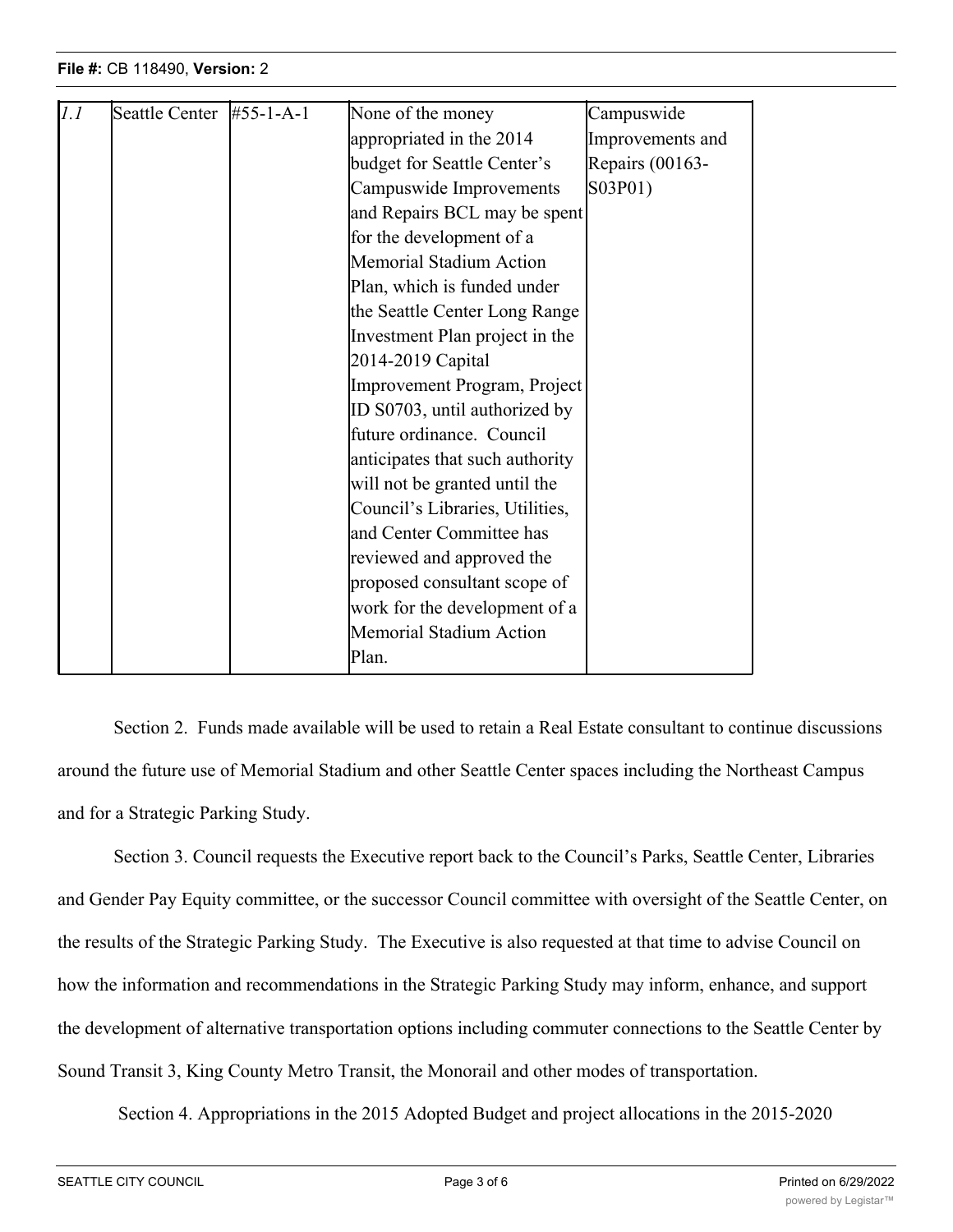| <b>Item</b>      | Fund       | <b>Budget ControlBCL</b>   |                      | <b>CIP Project</b> | 2015 Project         |
|------------------|------------|----------------------------|----------------------|--------------------|----------------------|
|                  |            | Level                      | <b>Appropriation</b> | Name               | Allocation * (in     |
|                  |            |                            | Change               |                    | \$000's)             |
| $\overline{2.1}$ | Cumulative | Campuswide                 | \$0                  | Seattle Center     | $((\$270))$<br>\$176 |
|                  | Reserve    | Improvements               |                      | Long Range         |                      |
|                  | Subfund -  | and Repairs                |                      | Investment Plan    |                      |
|                  | REET I     | $(00163 - S03P01)$         |                      | (S0703)            |                      |
|                  | Subaccount |                            |                      |                    |                      |
|                  | (00163)    |                            |                      |                    |                      |
|                  |            |                            |                      | Fun Forest Site    | $((\$0))$<br>\$94    |
|                  |            |                            |                      | Restoration        |                      |
|                  |            |                            |                      | (S0901)            |                      |
| $\overline{2.2}$ | KeyArena   | Campuswide                 | \$0                  | Fun Forest Site    | \$0<br>((94))        |
|                  | Settlement | Improvements               |                      | Restoration        |                      |
|                  | Proceeds   | and Repairs                |                      | (S0901)            |                      |
|                  |            | Fund (00138)(00138-S03P01) |                      |                    |                      |
|                  |            |                            |                      | Seattle Center     | $((\$0))$<br>\$94    |
|                  |            |                            |                      | Long Range         |                      |
|                  |            |                            |                      | Investment Plan    |                      |
|                  |            |                            |                      | (S0703)            |                      |
| Net Change       |            |                            | $\$0$                |                    | $\$0$                |

Adopted Capital Improvement Program for the Seattle Center Department are modified as follows:

\*Includes carryforward from 2014 as approved by Subsection 1.d of the 2015 Adopted Budget Ordinance

124648.

Section 5. Appropriations in the 2015 Adopted Budget and project allocations in the 2015-2020

Adopted Capital Improvement Program for the Seattle Center Department are modified as follows:

| <b>Item</b> | Fund         | <b>Budget Control BCL</b> |               | <b>CIP</b> Project | 2015 Project     |
|-------------|--------------|---------------------------|---------------|--------------------|------------------|
|             |              | Level                     | Appropriation | Name               | Allocation * (in |
|             |              |                           | Change        |                    | \$000's)         |
| 3.1         | Cumulative   | Campuswide                | (\$176,217)   | Seattle Center     | $((176))$ \$0    |
|             | Reserve      | Improvements              |               | Long Range         |                  |
|             | Subfund -    | and Repairs               |               | Investment Plan    |                  |
|             | <b>REETI</b> | $(00163 - S03P01)$        |               | (S0703)            |                  |
|             | Subaccount   |                           |               |                    |                  |
|             | (00163)      |                           |               |                    |                  |

 $\overline{\phantom{0}}$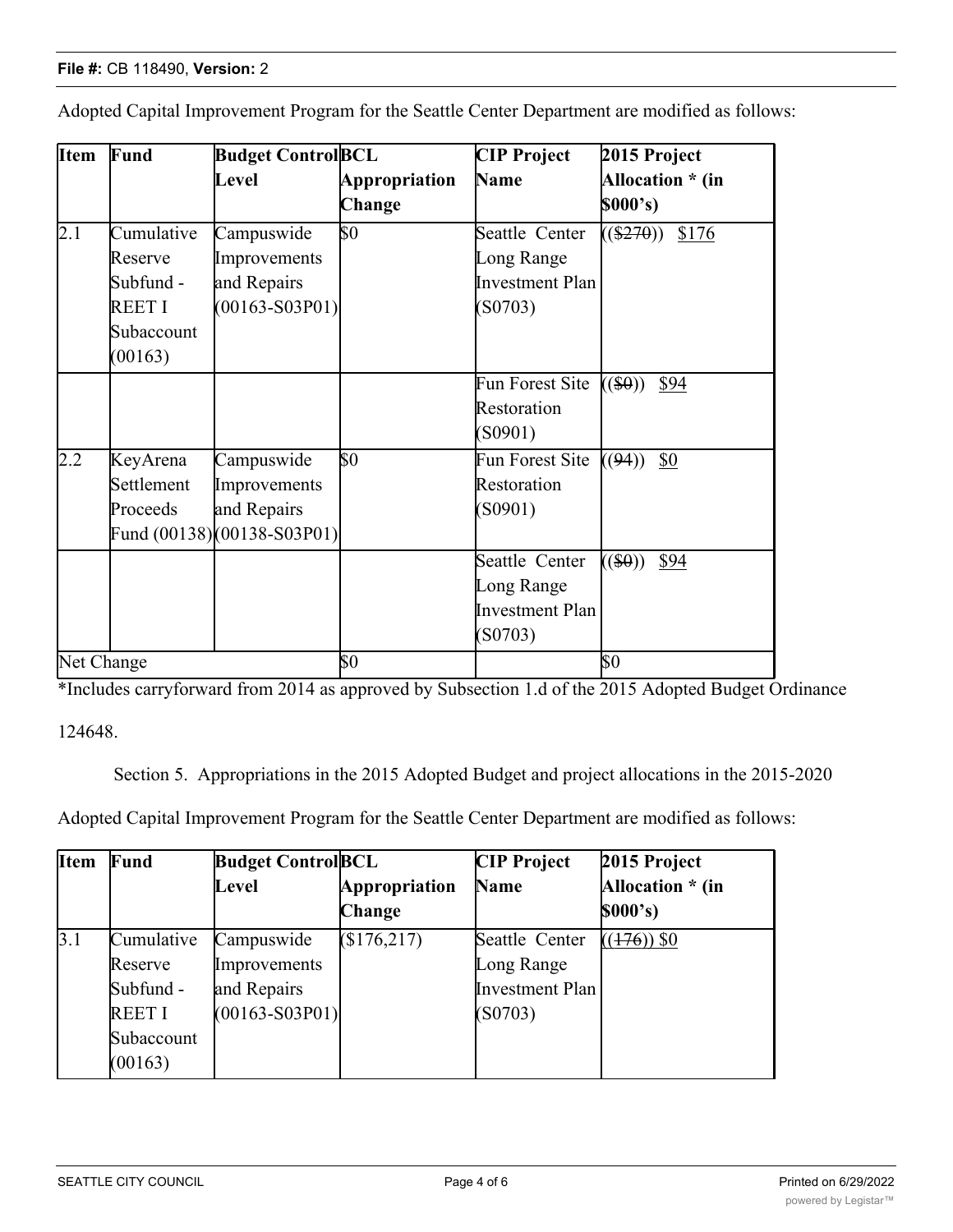## **File #: CB 118490, Version: 2**  $\overline{\phantom{0}}$

|                  |                                                      | KeyArena<br>$(00163 - S03P04)$                                  | \$176,217 | KeyArena<br>Improvements<br>and Repairs<br>(S9901)         | $(\$663)$ \\$839 |
|------------------|------------------------------------------------------|-----------------------------------------------------------------|-----------|------------------------------------------------------------|------------------|
| $\overline{3.2}$ | KeyArena<br>Settlement<br>Proceeds<br>Fund $(00138)$ | KeyArena<br>$(00163 - S03P04)$                                  | \$176,217 | KeyArena<br>Improvements<br>and Repairs<br>(S9901)         | $(\$213)$ \$37   |
|                  |                                                      | Campuswide<br>Improvements<br>and Repairs<br>$(00163 - S03P01)$ | \$176,217 | Seattle Center<br>Long Range<br>Investment Plan<br>(S0703) | $($ \$94)) \$270 |
| Net Change       |                                                      |                                                                 | \$0       |                                                            | \$0              |

\*Includes carryforward from 2014 as approved by Subsection 1.d of the 2015 Adopted Budget Ordinance 124648.

Section 6. This ordinance shall take effect and be in force 30 days after its approval by the Mayor, but if not approved and returned by the Mayor within ten days after presentation, it shall take effect as provided by Seattle Municipal Code Section 1.04.020.

Passed by the City Council the day of 3015, and

signed by me in open session in authentication of its passage this

 $\frac{1}{2015}$  day of  $\frac{1}{2015}$ 

President of the City Council

Approved by me this \_\_\_\_ day of \_\_\_\_\_\_\_\_\_\_\_\_\_\_\_\_\_\_, 2015.